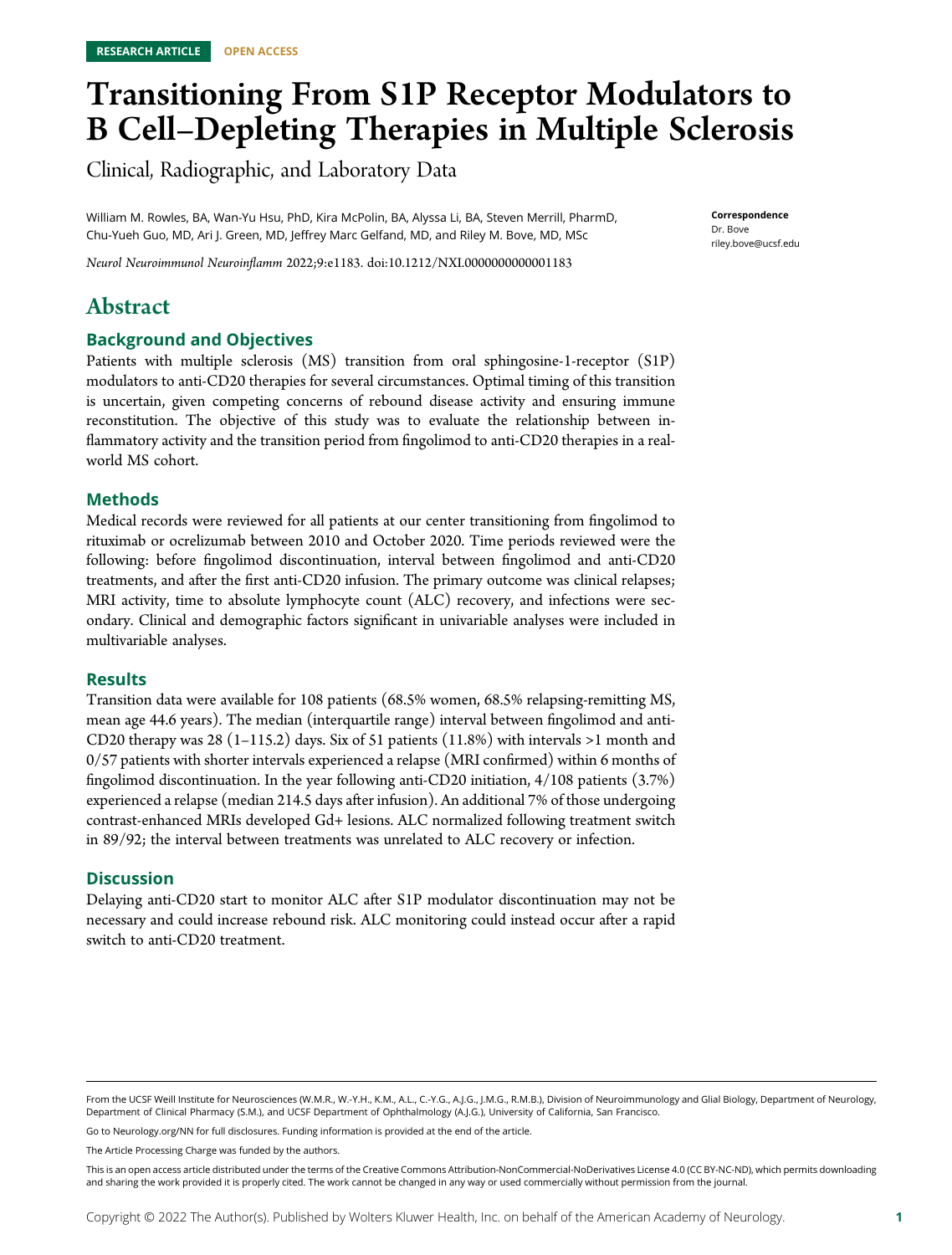# **Glossary**

 $ALC$  = absolute lymphocyte count;  $DMT$  = disease-modifying therapy;  $EDSS$  = Expanded Disability Status Scale;  $EMR$  = electronic medical record; FDA = Food and Drug Administration; IgG = immunoglobulin G; IQR = interquartile range;  $MS =$ multiple sclerosis;  $NK =$  natural killer;  $S1P =$  sphingosine-1-receptor;  $SARS-CoV-2 =$  severe acute respiratory syndrome coronavirus 2; UCSF = University of California, San Francisco.

Fingolimod was the first oral disease-modifying therapy (DMT) approved for the treatment of relapsing forms of multiple sclerosis  $(MS)$ .<sup>1</sup> Since then, 2 other sphingosine-1-receptor (S1P) modulators (ozanimod $^{2,3}$  and siponimod<sup>4</sup>) have been approved, with a fourth (ponesimod) currently in phase III trials. Overall, S1P receptor modulators are significantly more effective than first-line self-injectables (glatiramer acetate and interferon beta-1a/b). There are, however, scenarios in which a patient might switch from an S1P modulator to an anti-CD20 therapy (e.g., ocrelizumab, rituximab, or ofatumumab), $5$  including patient preference, incomplete control of MS activity or disease progression, adverse effects, development of contraindications, or as bridge therapy before conception.<sup>6</sup> In clinical practice, absolute lymphocyte counts (ALCs) are often checked as a safety measure in patients starting anti-CD20 therapies and to determine the optimal timing of vaccines—including for severe acute respiratory syndrome coronavirus 2 (SARS-CoV-2)—to confer maximal protection against infection, but recent or active fingolimod treatment can confound interpretation. In fact, during the phase III trials for fingolimod,<sup>1,7</sup> ALC decreased by approximately 75% because of sequestering of circulating lymphocytes in the lymph nodes.

Given case reports and cases series,  $8-10$  including in pregnancy,  $11,12$ of rebound MS inflammatory activity after fingolimod discontinuation, its US Food and Drug Administration (FDA) labeling was updated in 2018.<sup>13</sup> Clinical approaches to minimize this rebound have been variable and variably effective.<sup>8,14</sup> Unfortunately, clinical trials provide limited guidance because recent use of S1P modulators was exclusionary for both ocrelizumab $^{15}$  and ofatumumab $^{16}$ phase 3 trials (<2% participants with prior exposure). Therefore, real-world data sets are necessary.

Here, we characterized clinical and radiographic MS activity in the transition from fingolimod to an anti-CD20 therapy in our center. We evaluated possible protective factors (e.g., duration of interval between treatments, ALC levels) and risks of overimmunosuppression (e.g., infection).

# Methods

### Sample Selection

We performed a retrospective analysis of prospectively collected clinical data from patients with clinically isolated syndrome/MS cared for at the University of California, San Francisco (UCSF) Multiple Sclerosis and Neuroinflammation Center. We screened the electronic medical record (EMR) to identify patients who were treated with fingolimod at any time point between 2010 (when fingolimod was first FDA approved) and October 2020 and then switched to an anti-CD20 monoclonal antibody. We identified 123 patients who made this transition, 108 of whom were included in analyses (Figure 1). The other 15 patients were excluded from analyses for the following reasons: unclear documentation/data missing in the EMR  $(n = 7)$ , challenges adhering to daily oral DMT ( $n = 4$ ), and pregnancy occurring during the fingolimod to ocrelizumab/rituximab transition  $(n = 4)$ .

### Data Collection

MS clinical history was extracted from the EMR, including the following: year of MS onset, MS subtype (based on clinician evaluation) at fingolimod discontinuation, Expanded Disability Status Scale (EDSS) score by the treating Neurostatus<sup>17</sup>-trained neurologist in over 90% of cases, reason for fingolimod discontinuation, timing of the first anti-CD20 infusion following fingolimod discontinuation, and clinical relapses from the 12 months prediscontinuation to the 12 months (or until the most recent visit, if within 12 months) after fingolimod discontinuation. DMT start and stop dates were reconciled between the medication prescriptions in the EMR and the clinical notes to account for scenarios where a clinician may have instructed a patient to discontinue the medication but omitted to discontinue it in the medication orders or a situation where a medication was discontinued in the orders and by the patient but remained erroneously included in the active medications in the notes. Clinical relapses were defined as new or worsening neurologic symptoms for at least 24 hours in the absence of fever or infection, as documented in clinical records by the treating neurologist. Annualized relapse rates for the 12 months before and after fingolimod discontinuation were calculated. When the EDSS score was not explicitly included in the treating neurologist's note, this was approximated using the documented neurologic examination, symptoms, and reported ambulatory abilities by a neurologist (R.M.B.), blinded to timing of the EDSS score with respect to fingolimod discontinuation. Any use of steroids given prophylactically by a treating clinician in an effort to prevent relapses during this time frame was also recorded. Infections following fingolimod discontinuation were collected through review of neurologist notes as well as other EMR entries, where available.

Neuroradiology reports for brain MRIs and spinal cord (cervical and thoracic) MRIs were collected when available for the entire time interval from 12 months prefingolimod discontinuation to 12 months after discontinuation. Neuroimaging reports were manually reviewed for the presence of T2-weighted hyperintense lesions that were new relative to a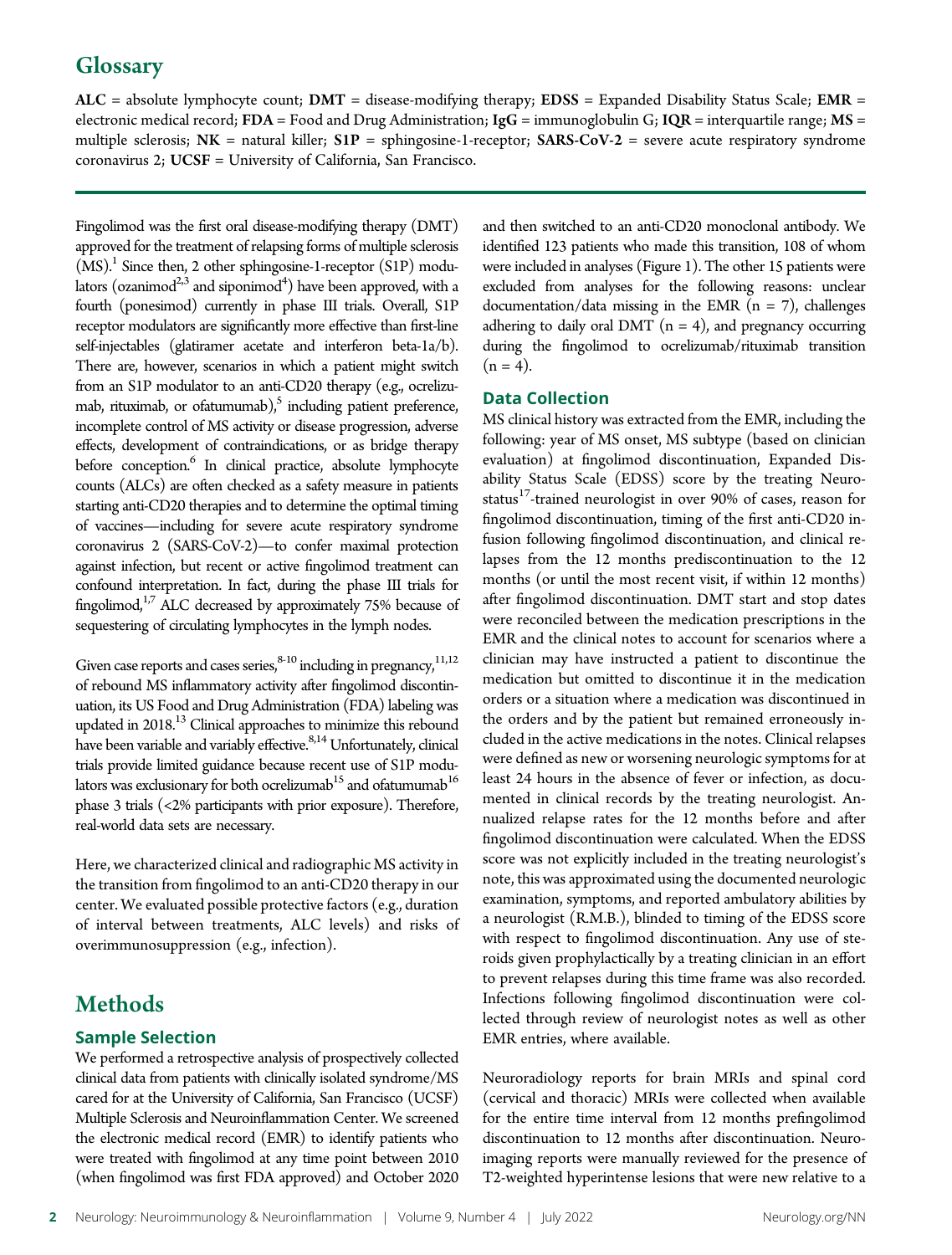



A total of 123 patients were identified as having transitioned from fingolimod to ocrelizumab or rituximab between 2010 and October 2020 at the UCSF Multiple Sclerosis and Neuroinflammation center; 108 were included in analyses.  $DMT =$  disease-modifying therapy;  $EMR =$  electronic medical record; UCSF = University of California, San Francisco

prior MRI (per protocol at UCSF) and for gadoliniumenhancing (Gd+) lesions when contrast was administered.

Laboratory data were collected from the EMR and categorized into 3 primary phases: pre–fingolimod discontinuation, post– fingolimod discontinuation but pre–anti-CD20 initiation (i.e., during the interval between treatments), and following the first anti-CD20 infusion. Data included ALC,  $CD4^+$  helper T-cell count (CD4),  $CD8<sup>+</sup>$  cytotoxic T-cell count (CD8), CD19+ B-cell count (CD19), CD56+ natural killer (NK) cell count, and immunoglobulin G (IgG) serum concentration. In accordance with existing literature,<sup>18</sup> we defined lymphopenia as an ALC under  $0.8 \times 10E9/L$ . For patients with ALCs under this threshold at the post–anti-CD20 infusion follow-up, where possible, we collected additional laboratory data until normalization (ALC >0.8  $\times$  10E9/L) was observed or until most recent laboratory evaluation. In this subset of patients with sustained low ALC, we further extracted prefingolimod (or other immunosuppressive) laboratory values for comparison.

### Standard Protocol Approvals, Registrations, and Patient Consents

The UCSF Committee of Human Research approved the study protocol for retrospective analysis of EMR-derived MS data with no patient contact (Ref #13-11686).

### Statistical Analyses

Our primary outcome was clinical relapses after fingolimod discontinuation. Although it was not possible to truly distinguish rebound activity from recrudescence of baseline MS activity, relapses occurring <180 days following fingolimod discontinuation were considered to be due to rebound activity. We evaluated MRI activity (MRI demonstrating any

new T2 hyperintense and/or Gd<sup>+</sup> lesions), time to ALC recovery, and infections as secondary outcomes. We considered interval between treatments in 2 ways, first as a continuous variable and second as a categorical variable. Here, patients were categorized into 2 groups based on the duration of the interval between treatments. The median interval duration in the cohort was 28 days. Given that this was approximately 1 month, for simplicity of interpretation in clinical practice, intervals greater than 30 days were considered long, whereas intervals under 30 days were considered short. Descriptive statistics were reported with mean and SD, median, interquartile range (IQR), range, or frequency, as appropriate.

In sensitivity analyses to evaluate the association between demographic (age, sex, and race) and clinical (MS duration, baseline EDSS, time on fingolimod, and laboratory measures) predictors and each outcome, we first performed univariable regressions. Any factors showing a significant association were included in a multivariable logistic regression when the duration of interval between treatments was a categorical variable (short/long interval) and a multivariable linear regression when the interval duration was measured continuously in days from fingolimod discontinuation.

We further performed analyses on laboratory variables, including ALC, as well as lymphocyte subsets: CD4, CD8, CD19, NK counts, and IgG concentrations. Specifically, to address the immune reactivation hypothesis for fingolimod discontinuation rebound, Kaplan-Meier analyses were performed. We evaluated the temporal relationship between ALC (and other lymphocyte subset) reconstitution and various clinically important end points.

To evaluate trends in ALC normalization after fingolimod discontinuation, we used survival analysis censored at ALC normalization or last available laboratory evaluation. For each patient in our full cohort, all available laboratory results following anti-CD20 initiation were reviewed. Analyses were performed in R version 3.6.0.

### Data Availability

Anonymized data not published within this article will be made available by request from any qualified investigator.

# Results

### Demographic and Clinical Features

The final cohort analyzed included 108 patients, whose clinical and demographic characteristics broadly match those of the general  $\overrightarrow{MS}$  patient population<sup>19,20</sup> and more specifically patients on fingolimod $^{21}$  (Table 1). As noted above, the median interval between treatments for the cohort as a whole was 28 days (IQR 1–115.2 days).

When we analyzed demographic and clinical factors associated with interval between treatments, first evaluated as a categorical variable (short vs long, as shown in Table 1), we observed longer interval between treatments in patients with a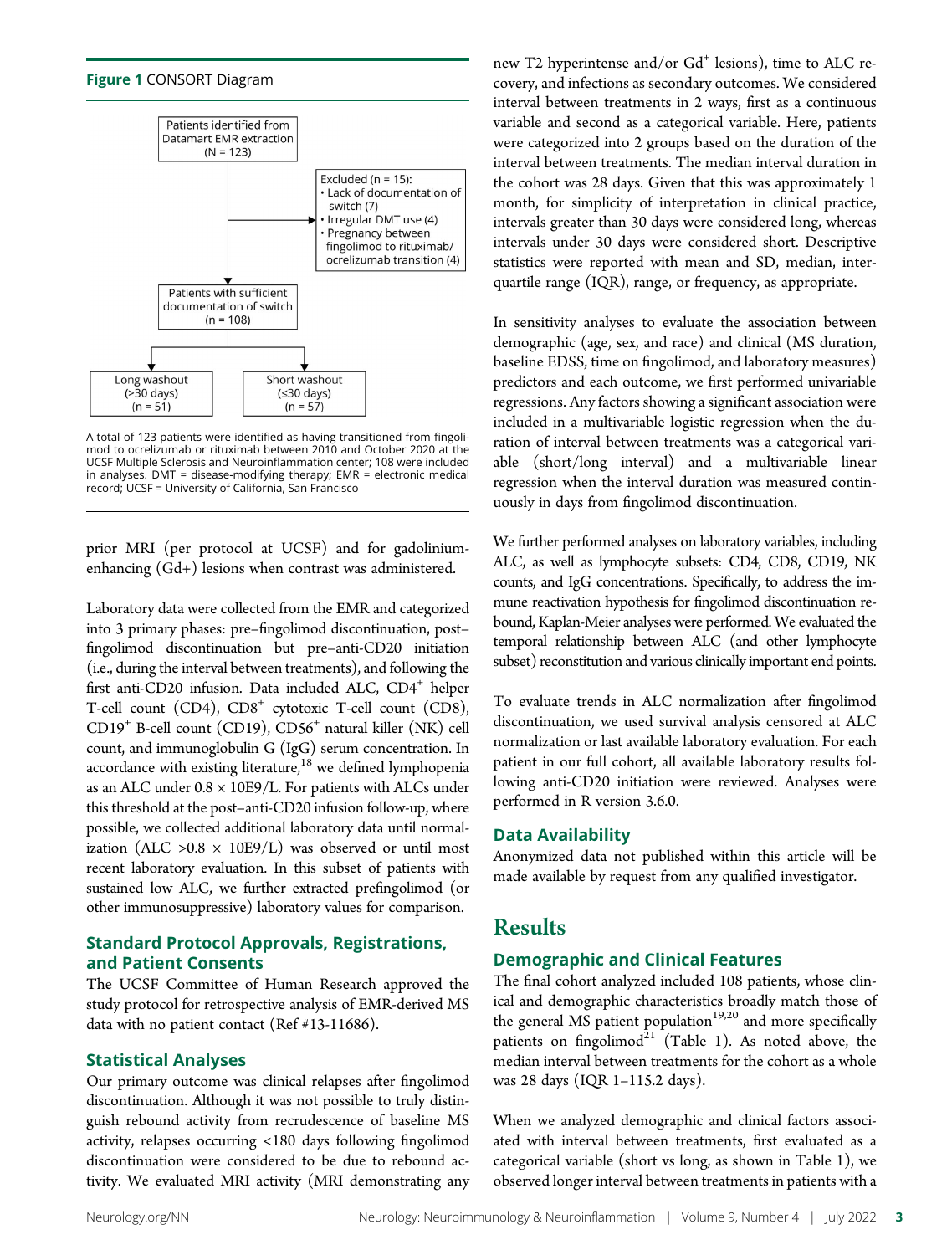Table 1 Clinical and Demographic Characteristics of 108 UCSF MS Center Patients Switching From Fingolimod to an Anti-CD20 Therapy Between 2010 and 2020

| Variable                                                                       | Total<br>$(N = 108)$ | >30 d<br>$(N = 51)$                        | <30 d<br>$(N = 57)$       | <i>p</i> Value         |
|--------------------------------------------------------------------------------|----------------------|--------------------------------------------|---------------------------|------------------------|
| Sex, female,<br>n (%)                                                          | 74 (68.5)            | 34 (66.7)                                  | 40 (70.2)                 | 0.85                   |
| Age, y,<br>mean (SD)                                                           | 44.6 (11.4)          | 45.6 (11.6)                                | 43.8 (11.1)               | 0.40                   |
| Race, n (%)                                                                    |                      |                                            |                           | 0.36                   |
| American Indian<br>or Alaska Native                                            | 3(2.8)               | 2(3.9)                                     | 1(1.8)                    |                        |
| Asian                                                                          | 4 (3.7)              | 3(5.9)                                     | 1 (1.8)                   |                        |
| Black                                                                          | 8(7.4)               | 2(3.9)                                     | 6(10.5)                   |                        |
| White                                                                          | 70 (65)              | 31 (60.8)                                  | 39 (68.4)                 |                        |
| Other/unknown/<br>declined                                                     | 23 (21.3)            | 13 (25.5)                                  | 10 (17.5)                 |                        |
| Ethnicity, n (%)                                                               |                      |                                            |                           | $0.078$ <sup>a</sup>   |
| <b>Hispanic or Latino</b>                                                      | 14 (13.0)            | 9 (17.6)                                   | 5(8.8)                    |                        |
| Not Hispanic or<br>Latino                                                      | 86 (79.6)            | 36 (70.6)                                  | 50 (87.7)                 |                        |
| Unknown/<br>declined                                                           | 8(7.4)               | 6 (11.8)                                   | 2(3.5)                    |                        |
| <b>EDSS score, median</b><br>(IQR), within 1 y<br>fingolimod d/c               | 3(2.0, 5.4)          | 3.5(2.0, 6.1)                              | 2.5(2.0, 4.0)             | 0.18                   |
| <b>EDSS score, median</b><br>(IQR), within 1 y<br>following anti-CD20<br>start | 3(2.0, 4.8)          | 4(2.0, 5.8)                                | 2.5(2.0, 4.0)             | 0.20                   |
| Disease duration, y,<br>mean (SD) <sup>b</sup>                                 | 12.1(7.2)            | 11.8(6.6)                                  | 12.3(7.8)                 | 0.69                   |
| MS subtype, n (%)                                                              |                      |                                            |                           | $<$ 0.001 <sup>a</sup> |
| Relapsing-<br>remitting                                                        | 74 (68.5)            | 27 (52.9)                                  | 47 (82.5)                 |                        |
| Secondary<br>progressive                                                       | 19 (17.6)            | 10 (19.6)                                  | 9(15.8)                   |                        |
| Primary<br>progressive                                                         | 15 (13.9)            | 14 (27.5)                                  | 1(1.8)                    |                        |
| Continuous time on<br>fingolimod, wk                                           |                      |                                            |                           | 0.13                   |
| Mean (SD)                                                                      | 145.9<br>(96.7)      | 131.1<br>(81.2)                            | 159.2<br>(107.8)          |                        |
| Median (IQR)                                                                   | 115.2                | 121.6<br>$(70.1 - 210.0)$ $(65.3 - 189.3)$ | 113.9<br>$(76.6 - 257.4)$ |                        |
| Anti-CD20 initiated<br>following fingolimod<br>discontinuation,<br>n (%)       |                      |                                            |                           | 0.31                   |
| Ocrelizumab                                                                    | 72 (66.7)            | 37 (72.5)                                  | 35 (61.4)                 |                        |
| Rituximab                                                                      | 36 (33.3)            | 14 (27.5)                                  | 22 (38.6)                 |                        |

### Table 1 Clinical and Demographic Characteristics of 108 UCSF MS Center Patients Switching From Fingolimod to an Anti-CD20 Therapy Between 2010 and 2020 (continued)

| Variable                                                                                     | <b>Total</b><br>$(N = 108)$ | >30 d<br>$(N = 51)$              | <30 d<br>$(N = 57)$ | p Value              |
|----------------------------------------------------------------------------------------------|-----------------------------|----------------------------------|---------------------|----------------------|
| <b>Duration of</b><br>fingolimod<br>discontinuation<br>interval, d,<br>median (IQR)          | 28<br>(1.0, 115.2)          | 120<br>$(46.5, 438.5)$ $(1, 16)$ | 3                   | < 0.001 <sup>a</sup> |
| <b>Reason for</b><br>fingolimod<br>discontinuation, n (%)                                    |                             |                                  |                     | < 0.001 <sup>a</sup> |
| Disease<br>breakthrough                                                                      | 55 (50.9)                   | 17 (33.3)                        | 38 (66.7)           |                      |
| <b>Adverse reaction</b>                                                                      | 15 (13.9)                   | 8(15.7)                          | 7(12.3)             |                      |
| Inefficacy for<br>progressive MS                                                             | 12 (11.1)                   | 12(23.5)                         | 0(0.0)              |                      |
| Insurance                                                                                    | 4(3.7)                      | 3(5.9)                           | 1(1.8)              |                      |
| Pregnancy                                                                                    | 4(3.7)                      | 2(3.9)                           | 2(3.5)              |                      |
| <b>Risk reduction</b>                                                                        | 3(2.8)                      | 0(0.0)                           | 3(5.3)              |                      |
| Other                                                                                        | 10(9.3)                     | 6(11.8)                          | 4(7.0)              |                      |
| Not reported                                                                                 | 5(4.6)                      | 3(5.9)                           | 2(3.5)              |                      |
| ARR in the year<br>before fingolimod<br>discontinuation,<br>mean (SD) (RRMS<br>only, n = 74) | 0.15(0.36)                  | 0.12(0.32)                       | 0.23(0.43)          | 0.29                 |

Abbreviations: ARR = annualized relapse rate; EDSS = Expanded Disability Status Scale; IQR = interquartile range; RRMS = relapsing-remitting multiple sclerosis; UCSF = University of California, San Francisco. <sup>a</sup> Statistically significant.

**b** For patients with noncontinuous fingolimod use (e.g., patients discontinuing for pregnancy and restarting postpartum), time on medication was calculated from the most recent first dose observation to time of discontinuation before starting anti-CD20 therapy.

progressive MS phenotype ( $p < 0.001$ ). In addition, while only reaching trend-level significance, there was a greater proportion of Hispanic/Latino patients in the longer interval (>30 days) category ( $p = 0.078$ ; Table 1). Furthermore, reasons for discontinuation differed between longer and shorter intervals ( $p < 0.001$ ), with long intervals associated with less breakthrough disease activity on fingolimod (33.3% vs 66.7%) and more perceived inefficacy of fingolimod against disability progression (23.5% vs 0.0%). Similar associations were seen when we evaluated interval between treatments as a continuous variable.

### Clinical and MRI Activity After Fingolimod Discontinuation

### Activity During the Interval Between Fingolimod Discontinuation and First Anti-CD20 Infusion

In the full cohort  $(n = 108)$ , in the interval between treatments, 6 clinical relapses were recorded, all occurring in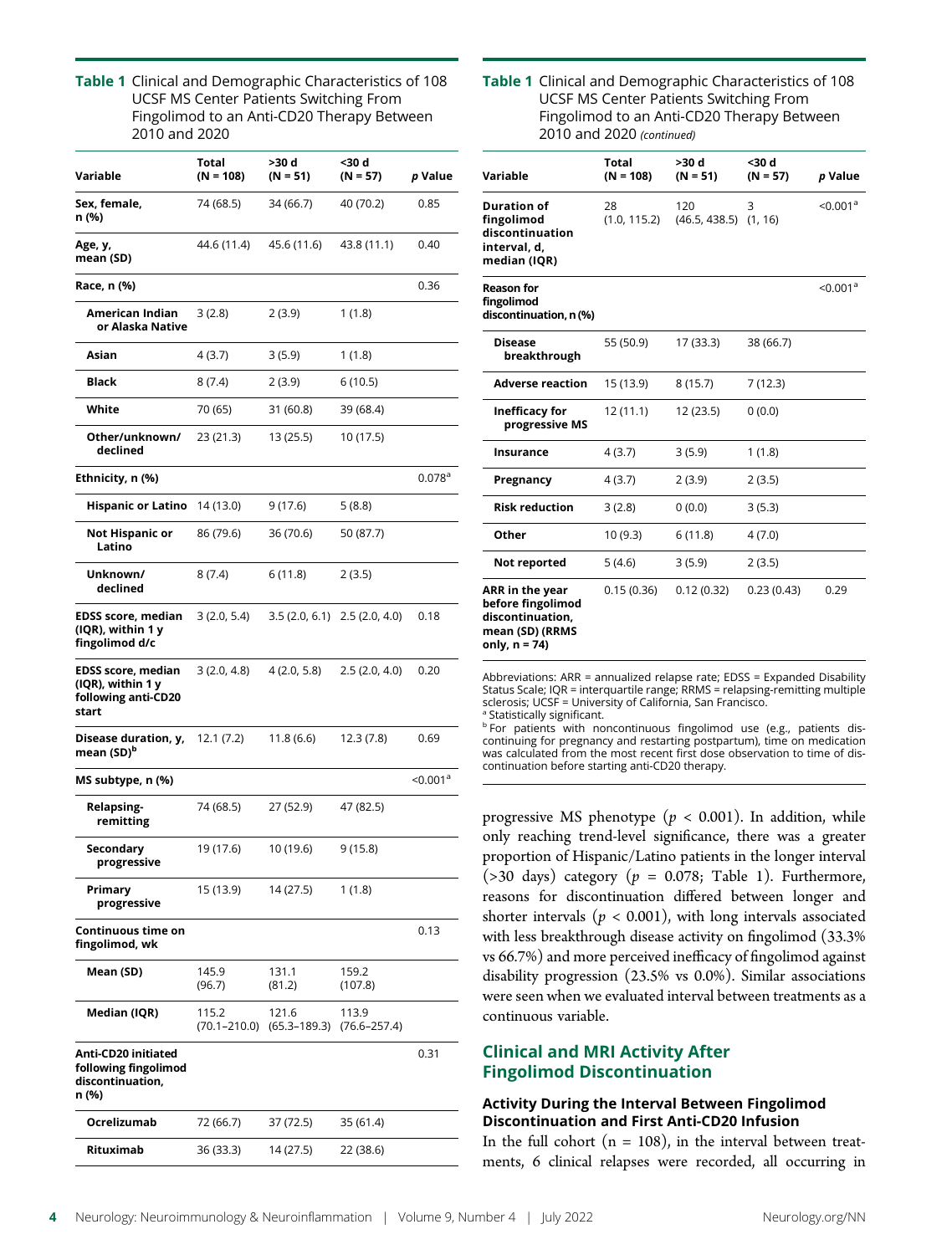

Figure 2 Timing of the 10 (9 Shown) Clinical Relapses in the 12 Months Following Fingolimod Discontinuation

The vertical black line indicates the split between categorically long and short intervals between treatments (±30 days); red and blue coloring indicate the treatment status: between treatments (red) or after the first anti-CD20 infusion (blue). Data truncated at 500 days after fingolimod discontinuation.

patients with an interval greater than 1 month (long interval), representing 6/51 patients (11.8%) in that group (demographics provided in eTable 1, [links.lww.com/NXI/A719](http://links.lww.com/NXI/A719)); the median time between fingolimod discontinuation and relapse was 136 days (min 32, max 460) (Figure 2). In only one of these cases was a protracted interval between treatments the result of clinical decision making, where breakthrough inflammatory activity occurred despite active S1P treatment. The other 5 relapses occurred in patients struggling with insurance approvals  $(N = 2)$ , those who self-discontinued  $(N = 2)$  and 1 with an adverse response to fingolimod  $(N = 1)$  (eTable 1). No clinical relapses occurred in the 57 patients with an interval less than 1 month (0%). Two of the long interval patients received prophylactic steroids to prevent a relapse based on the decision of their treating clinician; neither of them relapsed during the year following fingolimod discontinuation.

The demographic and clinical characteristics of the 6 patients with relapses are summarized in eTable 1 [\(links.lww.](http://links.lww.com/NXI/A719) [com/NXI/A719](http://links.lww.com/NXI/A719)). All 6 patients had MRIs performed during the interval between treatments: 6/6 confirmed new T2 lesions, with 5/6 showing contrast enhancement. Furthermore, 4 of these 6 patients had MRI data available in the year after beginning an anti-CD20 DMT: 1 patient had new T2 lesions (compared with the MRI obtained between treatments) and 3 did not. None of these MRIs showed enhancement, and none of these patients experienced another relapse in the 12 months that followed anti-CD20 initiation.

In our full cohort of 108 patients, 3 additional MRIs were obtained during this interval between treatments and available in the EMR for our review: 1 for a short-interval patient and 2 for long-interval patients; none were Gd+. Including all patients with MRIs during the interval between treatments, 5/9 patients showed gadolinium enhancement corresponding with a clinical relapse, all in the long-interval group.

### Clinical and MRI Activity After Anti-CD20 Treatment Initiation

### Clinical Activity

In the 12 months immediately following anti-CD20 initiation, 4 patients went on to experience a clinically documented relapse (Figure 2). All were in the short-interval group (4/57, i.e., 7.0%) compared with zero in the longinterval group (0/51, 0%, unadjusted,  $p = 0.16$ ). These relapses occurred at a median 227 (min 181, max 242) days after discontinuing fingolimod, and median 214.5 (min 163,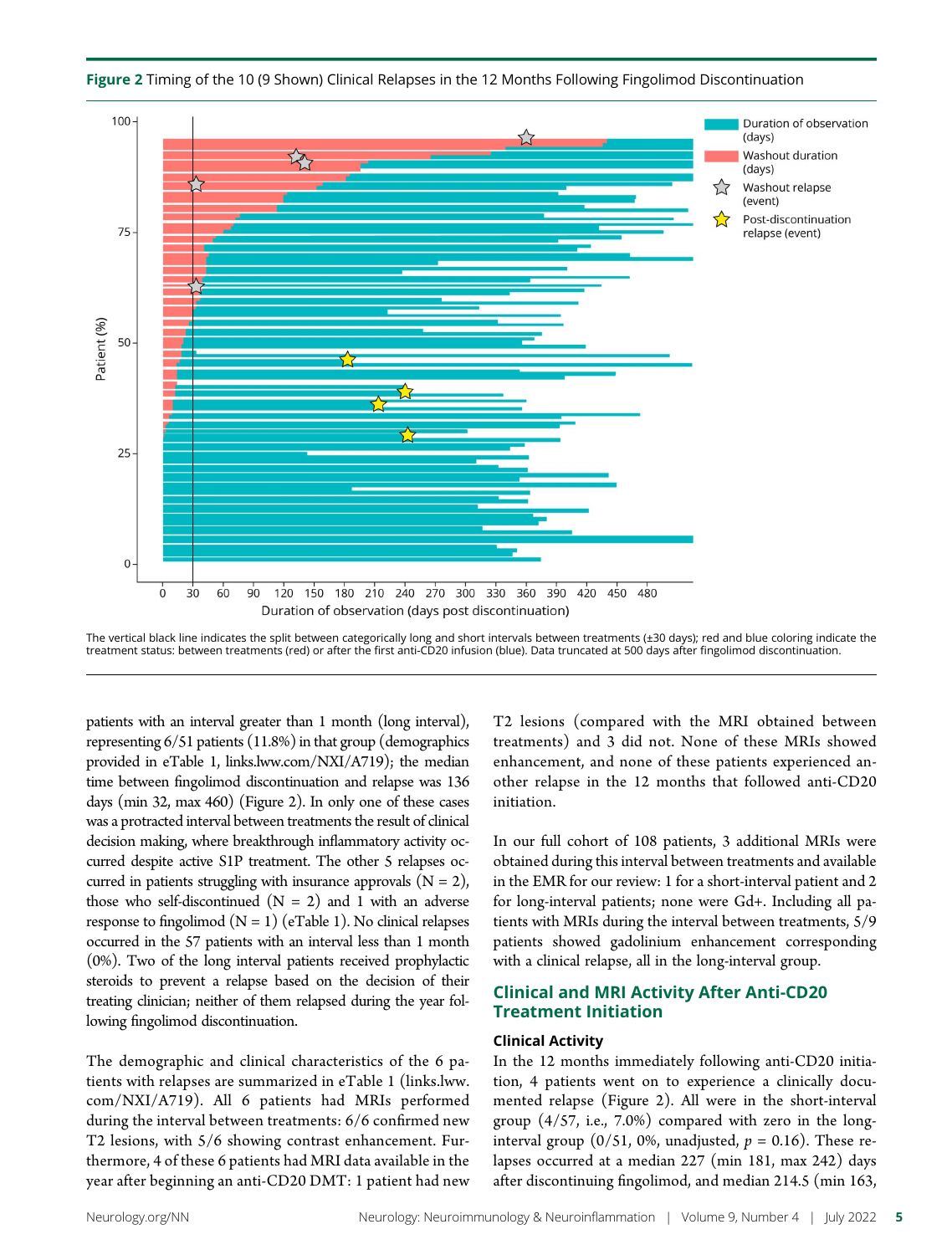



Data presented on a timeline relative to anti-CD20 initiation. Green lines denote time off active treatment (interval), and red asterisks indicate clinical relapse. The end points denote available MRIs: blue-filled segment end points indicate Gd+ MRI, black-filled segment end points indicate the presence of new T2 lesions from prior comparison, and open end points denote MRIs unchanged from prefingolimod discontinuation reference image.

max 239) days following anti-CD20 treatment initiation. For one of these patients, an accompanying MRI was available for review (125 days after the relapse), confirming new T2 lesions. A description of the clinical and demographic characteristics for these 4 patients is provided in eTable 2 [\(links.lww.com/NXI/A719](http://links.lww.com/NXI/A719)).

### Radiologic Activity

Overall, a total of 63 patients underwent brain MRIs during the 12 months after anti-CD20 initiation: 59 had prior MRI available for comparison, and 57 received gadolinium. Of the 57 MRIs with contrast, 4 (7.0%) were Gd+; 3 were from the short-interval group (none of which overlapped with the patients who experienced clinical relapses; mean 163 days after first anti-CD20 infusion, range: 135–187), and 1 was from the long-interval group (28 days after anti-CD20 treatment initiation).

In the 59 MRIs with prior comparison available, 15 (25.4%) indicated 1 or more new T2 lesions: 14 of these were relative to an MRI obtained during fingolimod treatment ( $N = 9$  from the short-interval group;  $N = 5$  from the long-interval group), and 1 occurred at a second time point, in the patient who relapsed during the long interval between treatments. A breakdown of MRI findings, categorized into 3-month periods, is provided in eTable 3 [\(links.lww.com/NXI/A719\)](http://links.lww.com/NXI/A719).

In total then, over the 12 months after anti-CD20 initiation, 4/108 patients experienced a clinical relapse, and a further 7% of those undergoing contrast-enhanced MRIs developed Gd+ lesions. When evaluated as a composite end point (Gd+ MRI and/or clinical relapse), 7 notes of nonrebound activity occurred in patients with a short (<30 days) interval between DMTs, whereas just 1 occurred in the long-interval group (Figure 3). In a multivariable logistic regression adjusting for age, sex, MS type, relapses in the year before discontinuation, race and ethnicity, a categorically short interval between treatments was associated with greater disease-related activity  $(p = 0.034)$ .

### Disease Activity in Patients Experiencing Breakthrough Relapses on Fingolimod

In total, 55 patients switched from fingolimod to anti-CD20 monoclonals due to disease breakthrough on fingolimod; 3 (5.5%) experienced a relapse in the year following anti-CD20 therapy at a mean 201.7 days (SD 38.0) from the first anti-CD20 infusion (with no accompanying MRIs performed during this period).

### ALC Normalization and Other Laboratory Characteristics

Of the 108 patients in our cohort, 92 had ALC counts available following fingolimod discontinuation (Figure 4). Using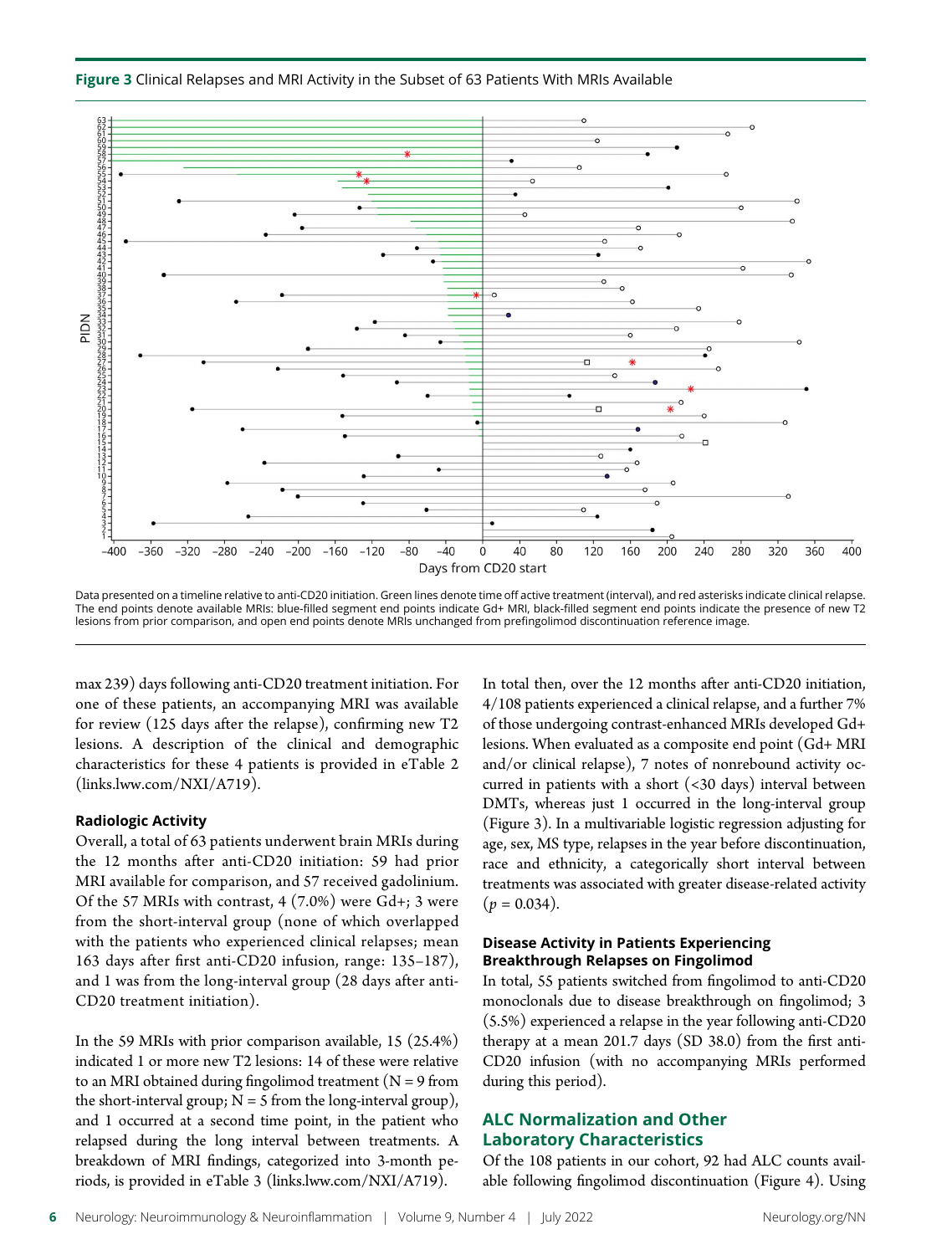Figure 4 ALCs in the Subset of 92 Patients With ALC Labs Checked, Relative to Fingolimod Discontinuation



Dots indicate ALC values available. Green dots indicate ALC in the normal range, defined as >0.8 × 10E9/L. Dots indicating ALC values below the normal range are gray before fingolimod discontinuation and red after fingolimod discontinuation. The vertical line indicates fingolimod discontinuation, and the horizontal gray lines represent the interval between fingolimod and anti-CD20 treatments. ALC = absolute lymphocyte count.

survival analysis censored at last follow-up, the median (95% CI) time to blood draw showing ALC normalization  $(ALC = 0.8 \times 10E9$  or above) following fingolimod discontinuation was 245 (200–349) days. When we evaluated predictors of time to ALC normalization, age, sex, MS phenotype, MS disease duration, interval between treatments, and anti-CD20 type (rituximab or ocrelizumab) were not associated with time to normalization ( $p > 0.05$  for each analysis). Furthermore, time to ALC normalization was also similar between patients with and without a relapse in the 12 months following anti-CD20 initiation ( $p = 0.22$ , N = 92 whole cohort;  $p = 0.35$ , N = 46 short interval between treatments only).

At 12 months, 57/92 patients had documented normalization of ALC counts. When we evaluated predictors of ALC normalization within 12 months of fingolimod discontinuation, age, sex, MS phenotype, MS disease duration, interval between treatments, and anti-CD20 type (rituximab or ocrelizumab) were associated with ALC normalization within 12 months ( $p > 0.05$  for each analysis). Overall, when using uncensored data (all time points) for all patients with ALC levels available following fingolimod discontinuation  $(N = 92)$ , only 3 (3.3%) patients had sustained low ALC  $(ALC < 0.8 \times 10E9/L)$  after anti-CD20 initiation, the longest being recorded 40 months after fingolimod discontinuation.

### ALC Normalization After Short Interval Between **Treatments**

We then sought to understand the patterns of ALC normalization in the systemic circulation in the 57 patients whose interval between treatments was under 1 month (consort diagram; Figure 1). The reason for this was to inform clinical practice; specifically, for a scenario where a <1 month interval between treatments may be recommended based on our observation of minimal relapses but where there was a concern for ensuring ALC normalization in the circulation following fingolimod discontinuation. Using Kaplan-Meier analyses, the median time to ALC normalization in this cohort (defined as ALC  $>0.8 \times 10E9/L$ ) was 245 days (SD 353.8). When split by sex, time to ALC normalization was nearly 1.5× faster in women than was observed in men (median days [95% CI]: women, 238  $[179-284]$ ; men, 349  $[288-657]$ ;  $p = 0.12$ ).

### Laboratory Values in Patients With Relapses During Interval Between Treatments

The apparent greater increase in ALC counts in the 4 patients experiencing a relapse during the interval between treatments (mean 1.12, median 0.92, SD 0.96) relative to the 27 patients who did not relapse and had laboratory values available  $(\text{mean} = 0.47, \text{median} = 0.50, \text{SD} = 0.34)$  was not significant  $(p = 0.18)$ , nor were differences in CD4 counts, CD8 counts,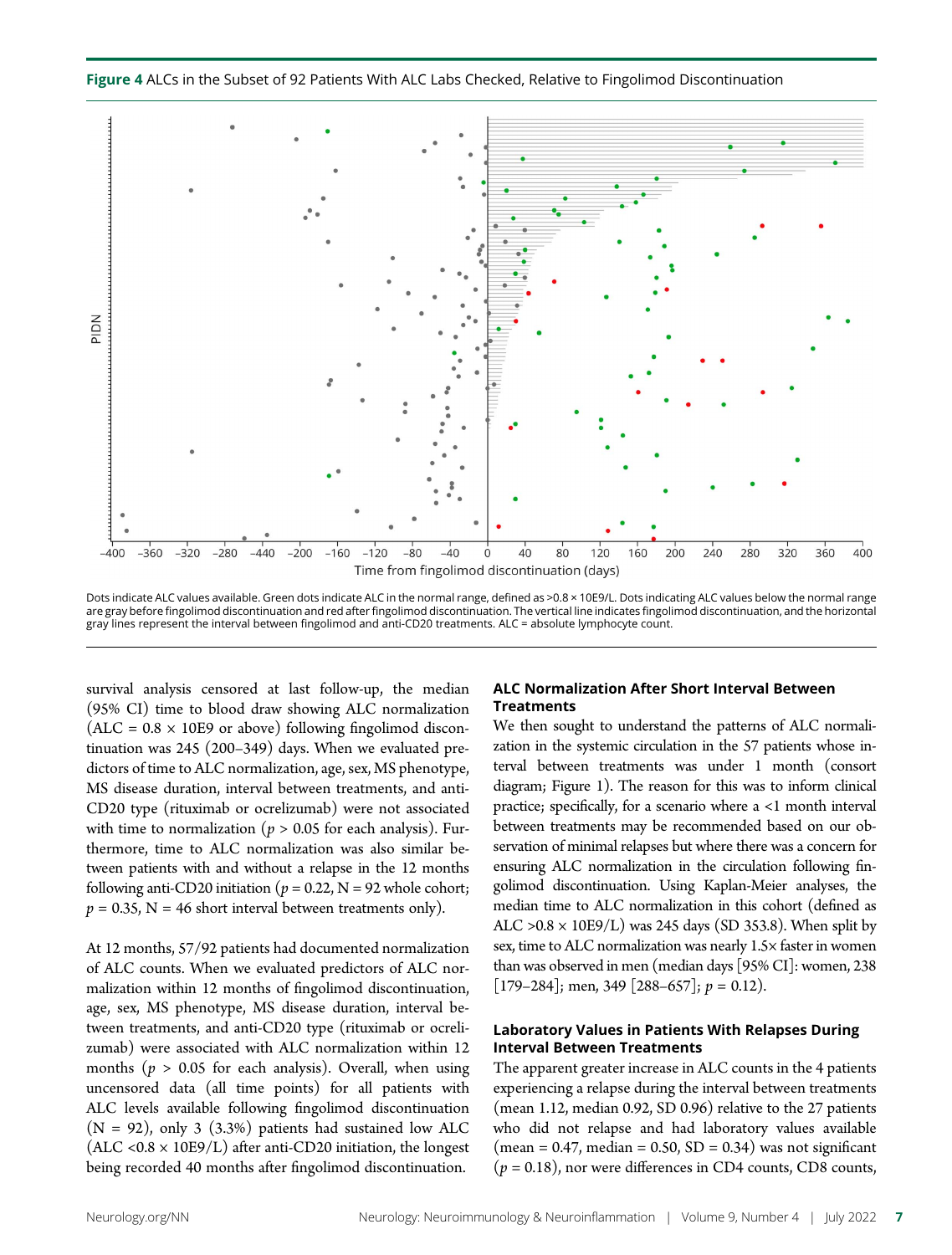or CD19 counts between the groups ( $p > 0.10$  for each comparison, N range 21–25).

### Relationship Between ALC and Infection Risk

Infections were collected from manual review of the clinical notes between fingolimod cessation and ALC normalization (where post–anti-CD20 laboratory values were available). Of the full cohort  $(n = 108)$ , 7 patients were excluded from analyses because of uncertainty around the presence and timing of infection; 101 were included. Of these, 30 (29.7%) had a documented infection following fingolimod cessation, 23 of whom had an interval between treatments >30 days and 7 who did not. The duration of interval (number of days) was not significantly different between patients with and without infection ( $p = 0.15$ ). Other possible predictors of infection included in univariable analyses included sex, age, race, MS duration, MS subtype, and number of infections in the year before fingolimod discontinuation. Infections were more common in progressive subtypes ( $p = 0.040$ ) and in patients with a greater number of documented infections on fingolimod in the year leading up to treatment switch  $(p = 0.0045)$ .

## **Discussion**

A rebound in disease activity following fingolimod discontinuation has previously been described for up to 7 months after cessation.<sup>8,22-24</sup> To date, variably effective approaches to reduce this risk<sup>8</sup> have included short intervals to new treatment, bridge therapies to anti-CD20 medications in patients planning to discontinue  $DMTs<sub>0</sub><sup>6</sup>$  and possibly high-dose steroids. In our real-world cohort of 108 patients who transitioned from fingolimod to an anti-CD20 therapy at various intervals between treatments, we noted 10 relapses in the year following fingolimod cessation. Notably, none were recorded in the 57 patients with an interval shorter than 30 days; in this group, the median treatment interval duration was 3 days. Although 4 of these patients (7.0%) did subsequently experience a relapse, these relapses started at least 6 months after fingolimod discontinuation (mean 219.3 [SD 28.5] days), and the 3 patients with Gd+ MRIs had these at mean 163.3 (SD 26.3) days after anti-CD20 initiation, suggesting that clinical activity could have been due to underlying disease activity rather than discontinuation rebound activity per se. Follow-up MRIs and clinical examinations indicated clinical stability after the transition; of the 4 patients with relapses in the 12 months following anti-CD20 initiation, none went on to experience continued exacerbations. Although 0/57 patients in our shortinterval group experienced a relapse within 6 months, in a recent review of 128 patients discontinuing fingolimod followed for up to 6 months, overall 12.5% (16/128) experienced a relapse.<sup>14</sup>

There have been 2 mechanisms suggested for the fingolimod discontinuation rebound activity. The first mechanism has to do with dramatic postdiscontinuation increase in circulating peripheral lymphocyte counts. Similar to natalizumab, another DMT with a documented postdiscontinuation rebound, $^{25}$  fingolimod's protective effect is thought to be derived from its effect on lymphocyte trafficking—and in both instances, the availability of encephalitogenic lymphocytes to access the CNS compartment is reduced with treatment. Downregulation of the S1P receptor likely prevents the egress of some autoreactive T-cell populations sequestered in the lymph nodes and that are hypothesized to play an important role in MS pathogenesis.<sup>26</sup> However, rebounds have also been reported to occur independently of return of normal circulating lymphocyte levels, indicating that there may be other inflammatory factors in play.8,27 Some studies have suggested that the dramatic change in peripheral lymphocyte expression occurring 1–2 months after discontinuation<sup>13</sup> may mediate the rebound phenomenon.<sup>27</sup> An alternative hypothesis proposes that a differential lymphocyte subset repopulation could play a role in determining the risk of postcessation rebound.<sup>8,22</sup> Unfortunately, in our study, only 57/ 108 patients included had lymphocyte subset panels drawn in the year before discontinuation, and with the low rate of observed relapses, it was not possible to draw any conclusions. The apparent decreased relapse risk in patients with shorter intervals between treatments alleviates the concern that anti-CD20 effectiveness would be diminished because of persistent lymphocyte sequestration in the lymph nodes, if given soon after fingolimod discontinuation.

In addition to lymphocyte reconstitution, we aimed to address a major reason for favoring longer intervals between DMTs concern that potential dual immunosuppression could leave patients at risk for developing infection. Here, we found no association between infection risk and shorter vs longer intervals between treatments. Planning the timing and sequencing of other DMTs that share similar mechanisms of action could be informed by the lack of significant difference in infection risk and near complete ALC reconstitution between the shorter- and longer-interval between treatment groups.

Despite being retrospective, this real-world study has many strengths. We reviewed every transition from fingolimod to an infusible anti-CD20 DMT at the UCSF MS Center since fingolimod's FDA approval in 2010 until 2020. Our data are generalizable to an ethnically diverse group of patients with MS representing a typical age range and sex composition of prevalent MS. Furthermore, data to address sustained lymphopenia, a principal concern in weighing the risk-to-benefit ratio of a longer interval after fingolimod discontinuation, were robust. Of the 108 patients in our data set, 87 had ALC both before discontinuation and after starting an anti-CD20 DMT. One important limitation is that our planned laboratory analyses were limited by the availability and timing of data collected prospectively and therefore left important questions about immune markers of discontinuation risk yet unanswered. For example, as part of routine anti-CD20 infusion monitoring, many of our post–DMT-switch laboratory values were drawn 6 months after first infusion and may have influenced our ALC recovery estimates. Reliance on clinical reports could have led to underascertainment of relapses both before and after anti-CD20 treatment initiation. In addition,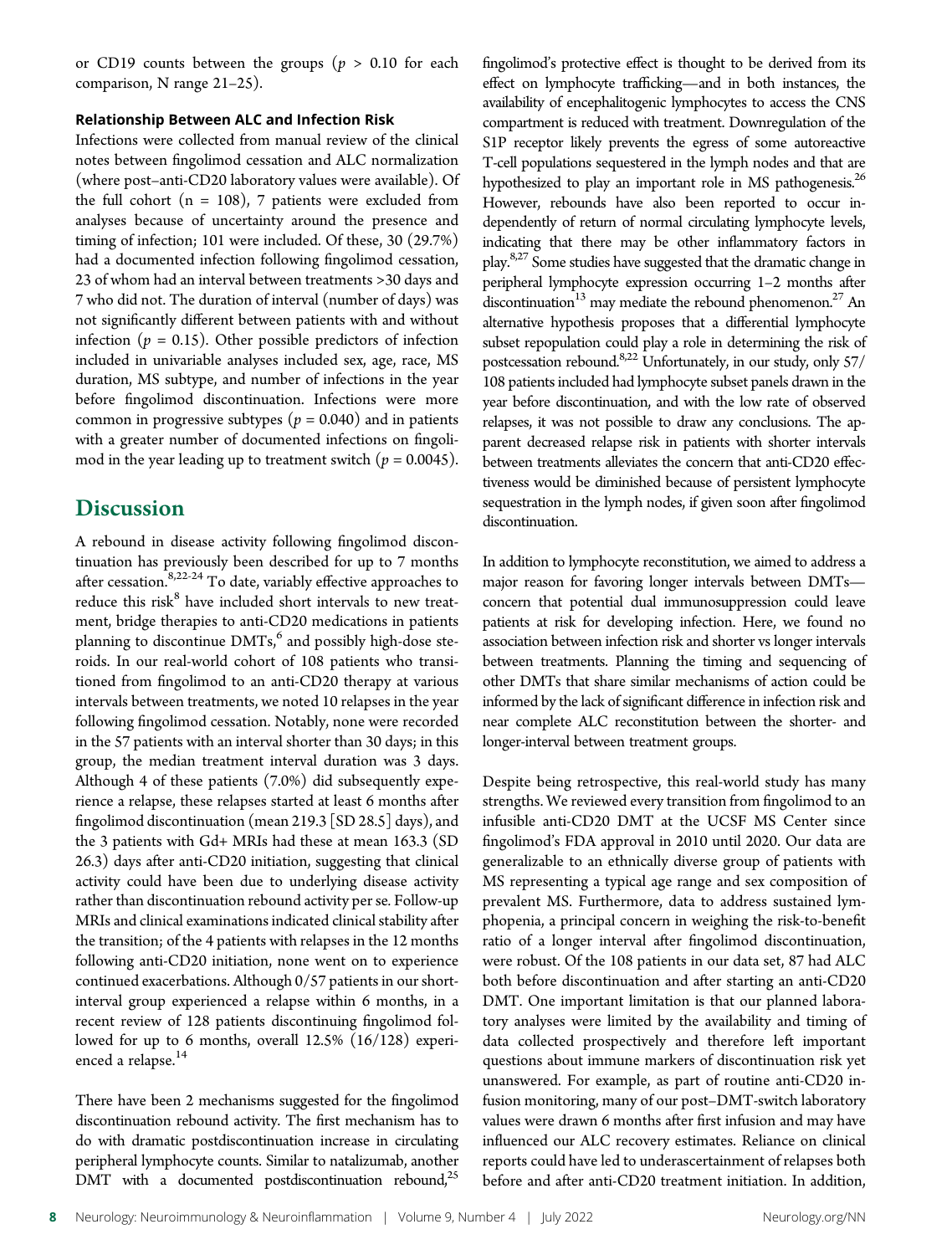there was substantial heterogeneity in the timing of MRI and blood sample acquisition. These were not systematically collected at prespecified time points; rather, timing varied by patient, clinician, and insurance. As a consequence, we could have underestimated the true extent of new lesions after fingolimod discontinuation and also missed earlier ALC normalization. Over the observation period, the field and clinical practice moved toward rebaselining patients with an MRI approximately 6 months after initiation of B cell–depleting therapy. Finally, clinician—and patient—related factors likely played a role in the duration of the fingolimod discontinuation interval, potentially influencing the relative rebound risks observed. For example, patients deemed to be at a higher risk for relapse may have had a shorter discontinuation interval, which could obscure the risks associated with a longer time between medications in relapsing patients.

To summarize the clinical implications of our findings, in patients treated with anti-CD20 infusibles following fingolimod discontinuation, we observed a low overall rate of clinical activity (10/108). No relapses occurred in the 54 patients infused within 1 month of fingolimod discontinuation, many of whom had intervals between treatments that were only a few days. Furthermore, the 4 relapses that they experienced in the subsequent year could reasonably be attributed to MS, rather than rebound activity. Unfortunately, not all patients may be treated using a short-interval protocol, because of a possible need to receive vaccines (such as hepatitis B, varicella zoster, or SARS-CoV-2) before anti-CD20 depletion. Reassuringly, ALC normalized in most patients after fingolimod discontinuation, suggesting that monitoring ALCs for normalization before anti-CD20 initiation may not be clinically indicated. One reasonable suggestion could be to evaluate these at 8 months (cohort's median time to ALC normalization) after anti-CD20 initiation for evidence of persistent depletion. Future studies could focus on patterns of the ALC (including T-cell subset) repopulation using predefined laboratory assessments.

### Study Funding

No targeted funding reported.

### **Disclosure**

W.M. Rowles, W-Y. Hsu, K. McPolin, and A. Li report no disclosures relevant to the manuscript. S. Merrill received compensation for consulting and advisory board fees from Novartis. C-Y. Guo received compensation for medical consulting for EMD Serono and Genentech. A.J. Green reports other support from Bionure, advisory fees from Roche, advisory fees from Pipeline Pharmaceuticals, research support from the Hilton Foundation, Sherak Foundation, That Man May See, Hellman Family Foundation, Adelson Foundation, and National MS Society, personal fees from JAMA Neurology, advisory fees from MedImmune/Viela, and advisory fees from Mylan/Sandoz—all outside the submitted work. A.J. Green also has a patent Small Molecule drug for Remyelination pending, patent for use of technology for monitoring eye

movements for MS pendings and has worked on testing off label compounds for remyelination. J.M. Gelfand receives research support to UCSF from Genentech/Roche for a clinical trial and has received consulting fees from Biogen and Alexion. R.M. Bove has received consulting and advisory board fees from Alexion, Biogen, EMD Serono, Genzyme-Sanofi, Momenta, Novartis, and Roche-Genentech. She has received research support from CIAPM, Hilton Foundation, Sherak Foundation, National Multiple Sclerosis Society, Akili Therapeutics, Biogen, and Roche-Genentech. Go to [Neurol](https://nn.neurology.org/content/9/4/e1183/tab-article-info)[ogy.org/NN](https://nn.neurology.org/content/9/4/e1183/tab-article-info) for full disclosures.

### Publication History

Received by Neurology: Neuroimmunology & Neuroinflammation May 10, 2021. Accepted in final form March 29, 2022. Submitted and externally peer reviewed. The handling editor was Friedemann Paul, MD.

### Appendix Authors

| Name                                | Location                                                                                                                                                                                                           | Contribution                                                                                                                                                                            |
|-------------------------------------|--------------------------------------------------------------------------------------------------------------------------------------------------------------------------------------------------------------------|-----------------------------------------------------------------------------------------------------------------------------------------------------------------------------------------|
| William<br>м.<br>Rowles,<br>BA      | UCSF Weill Institute for<br>Neurosciences, Division of<br>Neuroimmunology and Glial<br>Biology, Department of<br>Neurology, University of<br>California, San Francisco                                             | Drafting/revision of the<br>manuscript for content,<br>including medical writing for<br>content; major role in the<br>acquisition of data; and<br>analysis or interpretation of<br>data |
| Wan-Yu<br>Hsu, PhD                  | UCSF Weill Institute for<br>Neurosciences, Division of<br>Neuroimmunology and Glial<br>Biology, Department of<br>Neurology, University of<br>California, San Francisco                                             | Drafting/revision of the<br>manuscript for content,<br>including medical writing for<br>content, and major role in the<br>acquisition of data                                           |
| Kira<br>McPolin,<br>ΒA              | UCSF Weill Institute for<br>Neurosciences, Division of<br>Neuroimmunology and Glial<br>Biology, Department of<br>Neurology, University of<br>California, San Francisco                                             | Major role in the acquisition of<br>data                                                                                                                                                |
| Alyssa Li,<br>BA                    | UCSF Weill Institute for<br>Neurosciences, Division of<br>Neuroimmunology and Glial<br>Biology, Department of<br>Neurology, University of<br>California, San Francisco                                             | Major role in the acquisition of<br>data                                                                                                                                                |
| <b>Steven</b><br>Merrill.<br>PharmD | Department of Clinical<br>Pharmacy, University of<br>California, San Francisco                                                                                                                                     | Drafting/revision of the<br>manuscript for content,<br>including medical writing for<br>content, and study concept or<br>design                                                         |
| Chu-Yueh<br>Guo, MD                 | UCSF Weill Institute for<br>Neurosciences, Division of<br>Neuroimmunology and Glial<br>Biology, Department of<br>Neurology, University of<br>California, San Francisco                                             | Drafting/revision of the<br>manuscript for content,<br>including medical writing for<br>content, and major role in the<br>acquisition of data                                           |
| Ari J.<br>Green,<br>ΜD              | UCSF Weill Institute for<br>Neurosciences, Division of<br>Neuroimmunology and Glial<br>Biology, Department of<br>Neurology, and UCSF<br>Department of<br>Ophthalmology, University of<br>California, San Francisco | Drafting/revision of the<br>manuscript for content,<br>including medical writing for<br>content; study concept or<br>design; and analysis or<br>interpretation of data                  |

Continued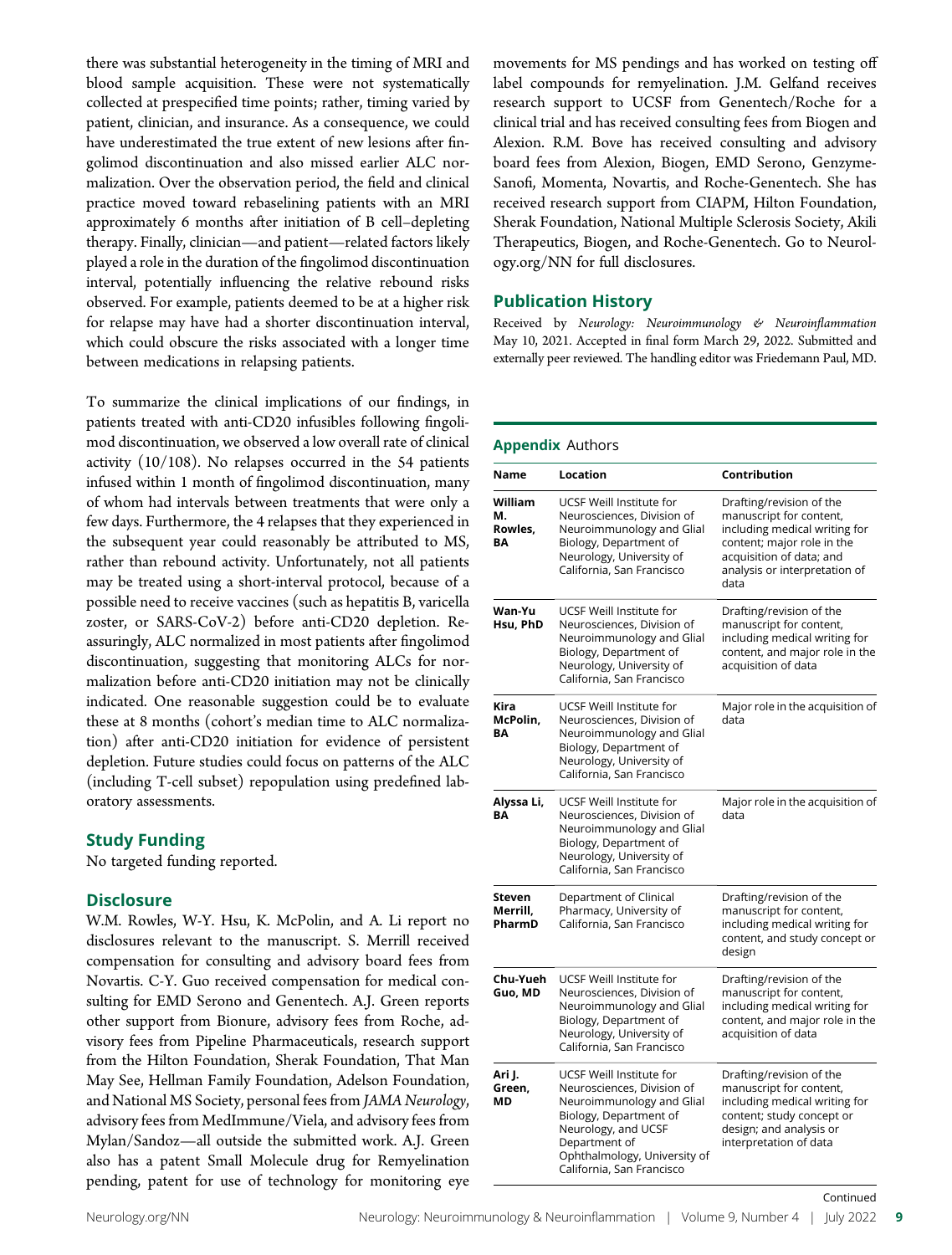### Appendix (continued)

| <b>Name</b>                              | Location                                                                                                                                                               | Contribution                                                                                                                                                                                                        |
|------------------------------------------|------------------------------------------------------------------------------------------------------------------------------------------------------------------------|---------------------------------------------------------------------------------------------------------------------------------------------------------------------------------------------------------------------|
| <b>Jeffrey</b><br>Marc<br>Gelfand,<br>МD | UCSF Weill Institute for<br>Neurosciences, Division of<br>Neuroimmunology and Glial<br>Biology, Department of<br>Neurology, University of<br>California, San Francisco | Drafting/revision of the<br>manuscript for content,<br>including medical writing for<br>content; study concept or<br>design; and analysis or<br>interpretation of data                                              |
| Riley M.<br>Bove, MD,<br>MSc             | UCSF Weill Institute for<br>Neurosciences, Division of<br>Neuroimmunology and Glial<br>Biology, Department of<br>Neurology, University of<br>California, San Francisco | Drafting/revision of the<br>manuscript for content,<br>including medical writing for<br>content; major role in the<br>acquisition of data; study<br>concept or design; and<br>analysis or interpretation of<br>data |

### References

- Kappos L, Radue EW, O'Connor P, et al. A placebo-controlled trial of oral fingolimod in relapsing multiple sclerosis. N Engl J Med. 2010;362(5):387-401.
- 2. Cohen JA, Comi G, Selmaj KW, et al. Safety and efficacy of ozanimod versus interferon beta-1a in relapsing multiple sclerosis (RADIANCE): a multicentre, randomised, 24-month, phase 3 trial. Lancet Neurol. 2019;18(11):1021-1033.
- 3. Comi G, Kappos L, Selmaj KW, et al. Safety and efficacy of ozanimod versus interferon beta-1a in relapsing multiple sclerosis (SUNBEAM): a multicentre, randomised, minimum 12-month, phase 3 trial. Lancet Neurol. 2019;18(11):1009-1020.
- Kappos L, Bar-Or A, Cree BAC, et al. Siponimod versus placebo in secondary progressive multiple sclerosis (EXPAND): a double-blind, randomised, phase 3 study. Lancet. 2018;391(10127):1263-1273.
- Rae-Grant A, Day GS, Marrie RA, et al. Practice guideline recommendations summary: disease-modifying therapies for adults with multiple sclerosis: report of the Guideline Development, Dissemination, and Implementation Subcommittee of the American Academy of Neurology. Neurology. 2018;90(17):777-788.
- 6. Das G, Damotte V, Gelfand JM, et al. Rituximab before and during pregnancy: a systematic review, and a case series in MS and NMOSD. Neurol Neuroimmunol Neuroinflamm. 2018;5(3):e453.
- 7. Calabresi PA, Radue EW, Goodin D, et al. Safety and efficacy of fingolimod in patients with relapsing-remitting multiple sclerosis (FREEDOMS II): a double-blind, randomised, placebo-controlled, phase 3 trial. Lancet Neurol. 2014;13(6):545-556.
- 8. Hatcher SE, Waubant E, Nourbakhsh B, Crabtree-Hartman E, Graves JS. Rebound syndrome in patients with multiple sclerosis after cessation of fingolimod treatment. JAMA Neurol. 2016;73(7):790-794.
- Lapucci C, Baroncini D, Cellerino M, et al. Different MRI patterns in MS worsening after stopping fingolimod. Neurol Neuroimmunol Neuroinflamm. 2019;6(4):e566.
- 10. Sato K, Niino M, Kawashima A, Yamada M, Miyazaki Y, Fukazawa T. Disease exacerbation after the cessation of fingolimod treatment in Japanese patients with multiple sclerosis. Intern Med. 2018;57(18):2647-2655.
- 11. Alroughani R, Alowayesh MS, Ahmed SF, Behbehani R, Al-Hashel J. Relapse occurrence in women with multiple sclerosis during pregnancy in the new treatment era. Neurology. 2018;90(10):e840-e846.
- 12. Sempere AP, Berenguer-Ruiz L, Feliu-Rey E. Rebound of disease activity during pregnancy after withdrawal of fingolimod. Eur J Neurol. 2013;20(8):e109-110.
- 13. Gilenya [prescribing information]. Novartis Pharmaceuticals Corp.; 2019.
- 14. Pantazou V, Pot C, Pasquier RD, Goff GL, Théaudin M. Recurrence of disease activity after fingolimod discontinuation in older patients previously stable on treatment. Mult Scler Relat Disord. 2021:102918.
- 15. Hauser SL, Bar-Or A, Comi G, et al. Ocrelizumab versus interferon beta-1a in relapsing multiple sclerosis. N Engl J Med. 2017;376(3):221-234.
- 16. Hauser SL, Bar-Or A, Cohen JA, et al. Ofatumumab versus teriflunomide in multiple sclerosis. N Engl J Med. 2020;383(6):546-557.
- 17. Kappos L, D'Souza M, Lechner-Scott J, Lienert C. On the origin of Neurostatus. Mult Scler Relat Disord. 2015;4(3):182-185.
- 18. Nakhaei-Nejad M, Barilla D, Lee CH, Blevins G, Giuliani F. Characterization of lymphopenia in patients with MS treated with dimethyl fumarate and fingolimod. Neurol Neuroimmunol Neuroinflamm. 2018;5(2):e432.
- 19. Wallin MT, Culpepper WJ, Campbell JD, et al. The prevalence of MS in the United States: a population-based estimate using health claims data. Neurology. 2019;92(10): e1029-e1040.
- 20. Khan O, Williams MJ, Amezcua L, Javed A, Larsen KE, Smrtka JM. Multiple sclerosis in US minority populations: clinical practice insights. Neurol Clin Pract. 2015;5(2): 132-142.
- 21. Ziemssen T, Lang M, Tackenberg B, et al. Clinical and demographic profile of patients receiving fingolimod in clinical practice in Germany and the benefit-risk profile of fingolimod after 1 year of treatment: initial results from the observational, noninterventional study PANGAEA. Neurotherapeutics. 2018;15(1):190-199.
- 22. Frau J, Sormani MP, Signori A, et al. Clinical activity after fingolimod cessation: disease reactivation or rebound? Eur J Neurol. 2018;25(10):1270-1275.
- 23. Uygunoglu U, Tutuncu M, Altintas A, Saip S, Siva A. Factors predictive of severe multiple sclerosis disease reactivation after fingolimod cessation. Neurologist. 2018;  $23(1):12-16.$
- 24. Vermersch P, Radue EW, Putzki N, Ritter S, Merschhemke M, Freedman MS. A comparison of multiple sclerosis disease activity after discontinuation of fingolimod and placebo. Mult Scler J Exp Transl Clin. 2017;3(3):2055217317730096.
- 25. Papeix C, Vukusic S, Casey R, et al. Risk of relapse after natalizumab withdrawal: results from the French TYSEDMUS cohort. Neurol Neuroimmunol Neuroinflamm. 2016;3(6):e297.
- 26. Chun J, Hartung HP. Mechanism of action of oral fingolimod (FTY720) in multiple sclerosis. Clin Neuropharmacol. 2010;33(2):91-101.
- 27. Berger B, Baumgartner A, Rauer S, et al. Severe disease reactivation in four patients with relapsing-remitting multiple sclerosis after fingolimod cessation. J Neuroimmunol. 2015;282:118-122.